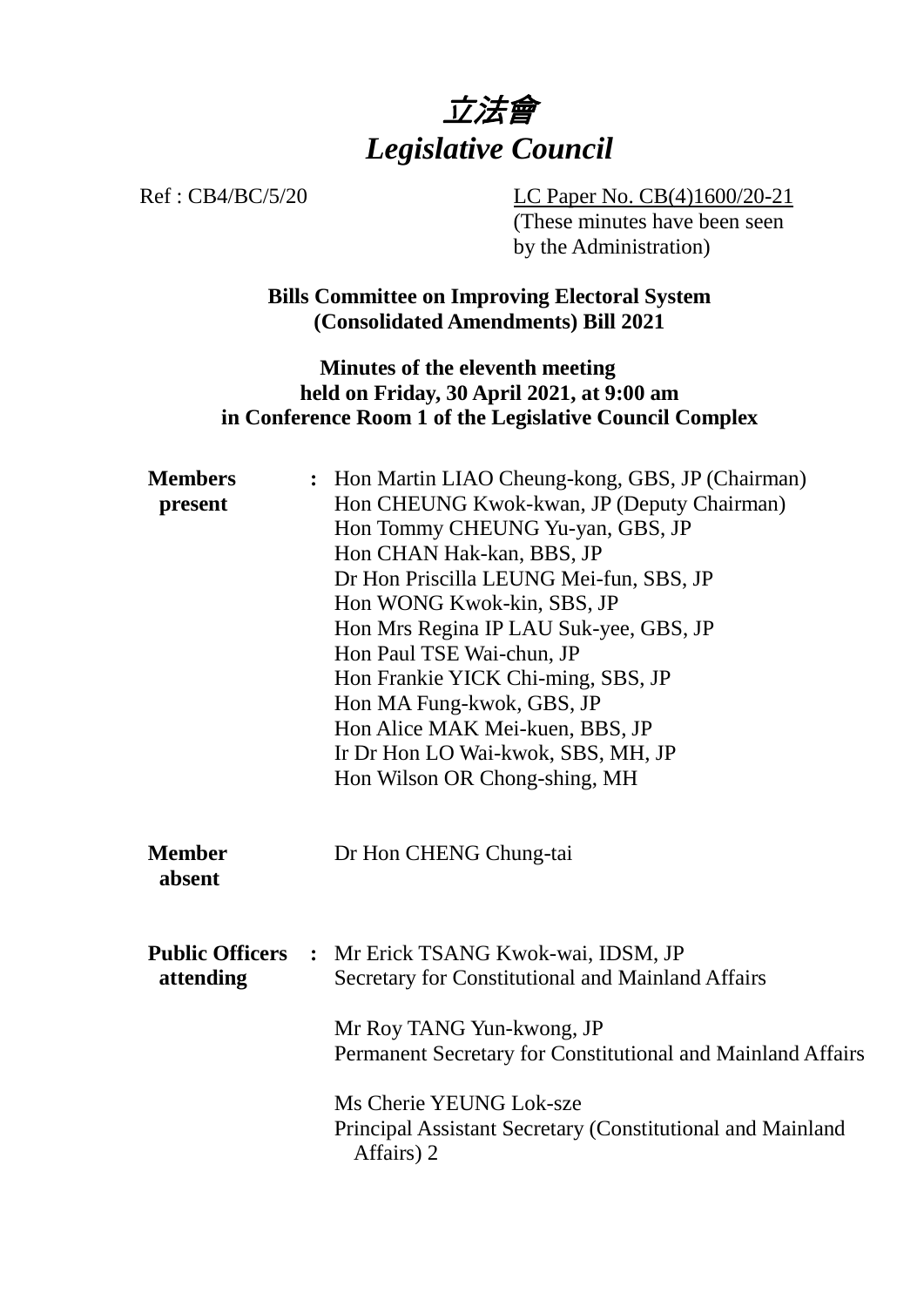|                               | 2                                                                                                 |
|-------------------------------|---------------------------------------------------------------------------------------------------|
|                               | Ms Carmen KONG Ka-man<br>Principal Assistant Secretary (Constitutional and Mainland<br>Affairs) 3 |
|                               | Mr Llewellyn MUI Kei-fat<br>Law Officer (Special Duties) (Acting)<br>Department of Justice        |
|                               | Mr Peter SZE Chun-fai<br><b>Senior Assistant Law Draftsman</b><br>Department of Justice           |
|                               | Miss Emma WONG<br><b>Senior Assistant Law Draftsman</b><br>Department of Justice                  |
|                               | Mr Wallance NG Long-ting<br><b>Government Counsel</b><br>Department of Justice                    |
| <b>Clerk</b> in<br>attendance | : Ms Joanne MAK<br>Chief Council Secretary (4) 7                                                  |
| <b>Staff</b> in<br>attendance | : Mr Bonny LOO<br>Senior Assistant Legal Adviser 3                                                |
|                               | Ms Clara WONG<br><b>Assistant Legal Adviser 4</b>                                                 |
|                               | Mr Dennis HO<br>Senior Council Secretary (4)7                                                     |
|                               | Miss Mandy LAM<br>Legislative Assistant (4) 2                                                     |
|                               | Mr Chris CHAN<br>Clerical Assistant (4) 2                                                         |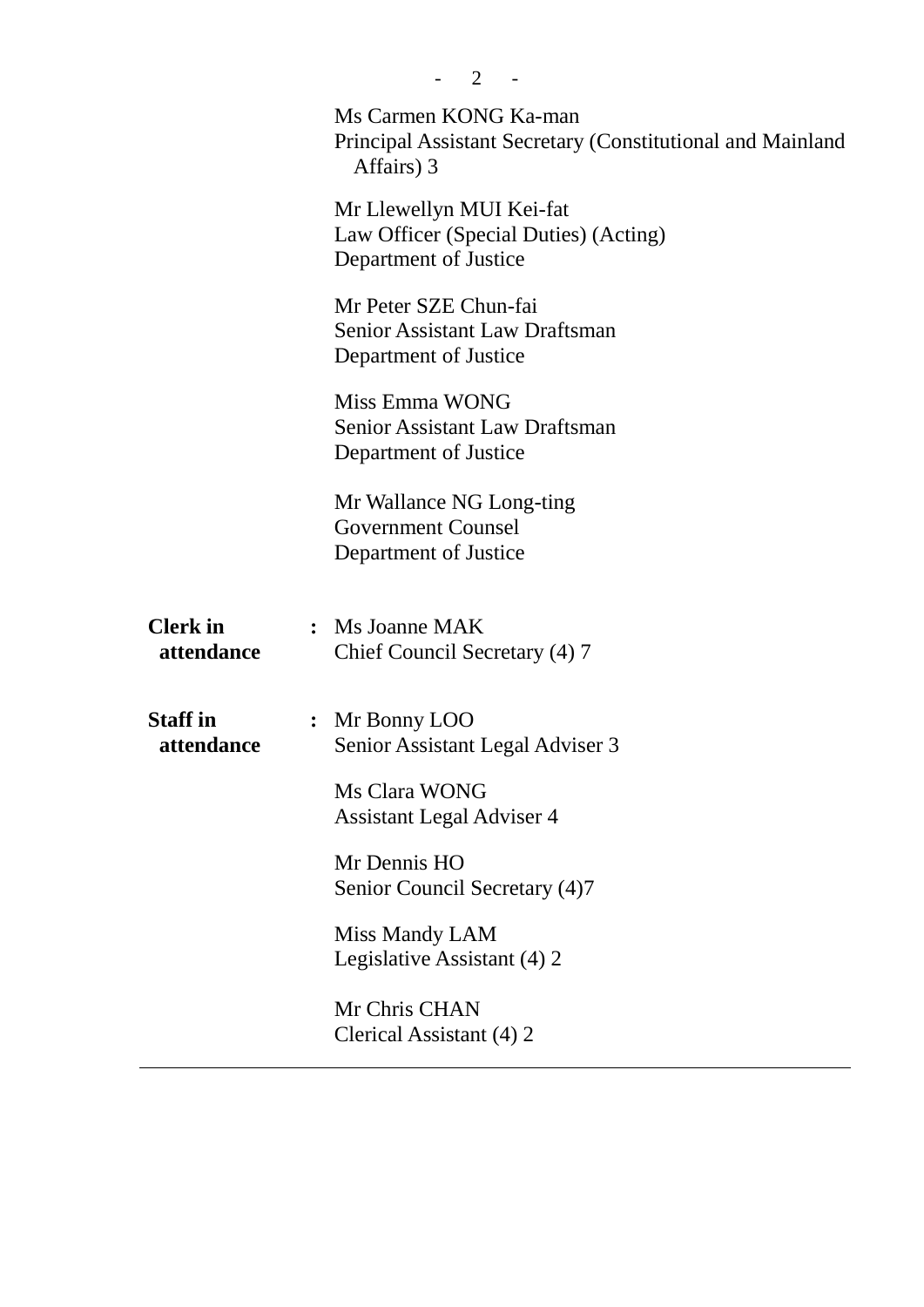### **I. Meeting with the Administration**

[File Ref.: CMAB C1/30/5/5, LC Paper Nos. CB(4)912/20-21(01), CB(4)920/20-21(01), CB(4)911/20-21(01), CB(4)901/20-21(01) to (02), CB(4)889/20-21(01), CB(4)883/20-21(01), CB(4)862/20-21(01), CB(4)871/20-21(01), CB(3)444/20-21, LS65/20-21, CB(4)827/20-21(01), CB(4)877/20-21(01), CB(4)858/20-21(01), CB(4)913/20-21(01), CB(4)884/20-21(01), CB(4)900/20-21(01), CB(4)918/20-21(01) and CB(4)814/20-21(01)]

1. The Bills Committee deliberated (index of proceedings attached at **Annex**).

*(At 10:45 am, the Deputy Chairman took the chair in the absence of the Chairman. The Chairman resumed the chair at 11:17 am.)*

Draft amendments to the Bill proposed by the Administration

2. The Bills Committee examined the draft amendments to the Bill proposed by the Administration.

*Rationalizing the composition and duties of the Candidate Eligibility Review Committee ("CERC")*

3. The Administration proposed to amend the proposed new section 9A of the Chief Executive Election Ordinance (Cap. 569) to the effect that the Chief Executive should, in addition to the chairperson and two to four official members, appoint one to three non-official members to CERC; and that only a person who was not a public officer would be eligible for appointment as a non-official member. Members enquired about the definition of "public officer" in the proposed new section 9A(5) of Cap. 569.

4. Permanent Secretary for Constitutional and Mainland Affairs ("PSCMA") and Principal Assistant Secretary (Constitutional and Mainland Affairs) 2 ("PAS(CMA)2") advised that a "public officer" was defined as "any person holding an office of emolument under the Government, whether such office be permanent or temporary" under section 3 of the Interpretation and General Clauses Ordinance (Cap. 1).

## *Specifying that an Election Committee ("EC") member might subscribe more than one nomination form in multiple capacities*

5. The Administration proposed to lift the restrictions that an EC member could not nominate different candidates in a functional constituency ("FC") or a geographical constituency ("GC") using his/her different capacities, such that the maximum number of nomination forms that an EC member could subscribe would be five. Details of the proposed arrangements for each EC member to subscribe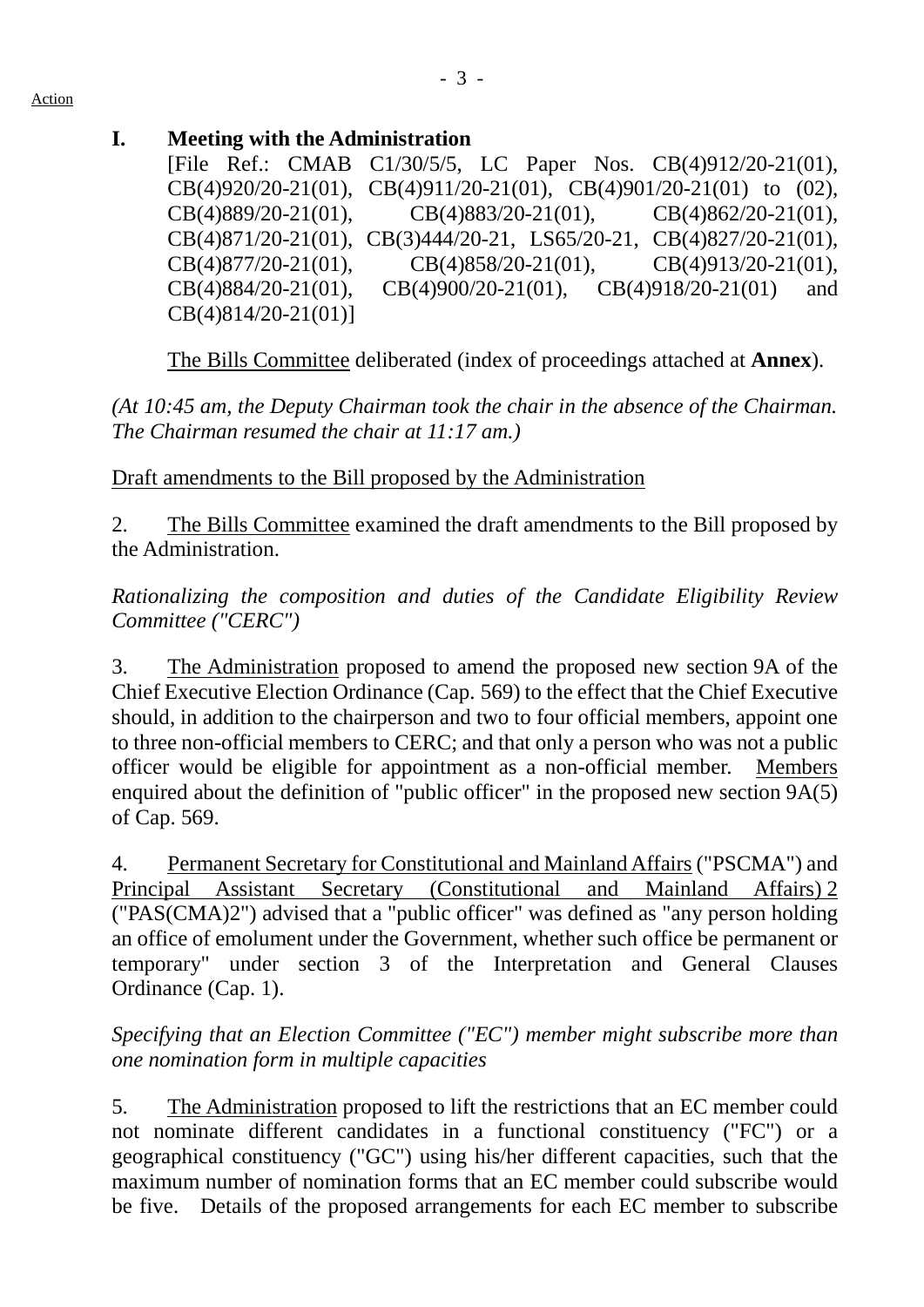nomination forms using different capacities were set out in paragraph 8 of the Administration's paper [LC Paper No. CB(4)912/20-21(01)]. Law Officer (Special Duties) (Acting) explained that after consulting the Central Authorities, it was confirmed that the relevant provisions in the amended Annex II to the Basic Law did not restrict an EC member, who might also hold capacities as an FC elector and/or a GC elector, to subscribing only one nomination form in a constituency despite his/her different capacities; rather, the EC member might subscribe one nomination form in each of his/her different capacities.

*Increasing the penalty for schools and non-government organizations receiving grants from the Government which fail to comply with the Chief Electoral Officer's requirement to make available the premises for use as polling station(s) and/or counting station(s)*

6. Members noted the amendments proposed by the Administration to increase the financial penalty under the proposed new section 28A(5) of the Electoral Affairs Commission (Electoral Procedure) (Legislative Council) Regulation (Cap. 541D), which would be imposed on a person who failed to comply with a requirement made under the proposed new section 28A(1), from \$10,000 to \$50,000.

7. Mr Paul TSE enquired, as the proposed new section 7(6A)(b) in the Electoral Affairs Commission Ordinance (Cap. 541) had provided that "regulations under this section may provide for the enforcement of such financial penalties in court", whether new court procedure would be devised or existing court procedure would be adopted for collecting the financial penalty.

8. In reply, PAS(CMA)2 explained that if the occupier/owner failed to comply with the requirement, the Administration would issue a general demand note requiring the occupier/owner to pay a financial penalty of \$50,000. If the person did not pay the financial penalty, which would be recoverable as a civil debt due to the Government, the Administration could recover it through civil claims (i.e. through the Small Claims Tribunal ("SCT")). PAS(CMA)2 further said that, as the financial penalties provided in some other legislation were also recovered through relevant procedure, the Administration was of the view that the established procedure could be applied to the financial penalty now proposed.

9. Senior Assistant Legal Adviser 3 ("SALA3") pointed out that in paragraph 19 of the Administration's paper [LC Paper No. CB(4)912/20-21(01)], if any party to the proceedings was not satisfied with the order or judgement of the adjudicator, the party may apply to SCT for review or to the Court of First Instance of the High Court for leave to appeal. However, the proposed new section 28A did not provide what constituted a defence for review or appeal. For comparison, SALA3 referred to section 45C of Mandatory Provident Fund Schemes Ordinance (Cap. 485) which had provided that it was a defence to proceedings for recovery of financial penalty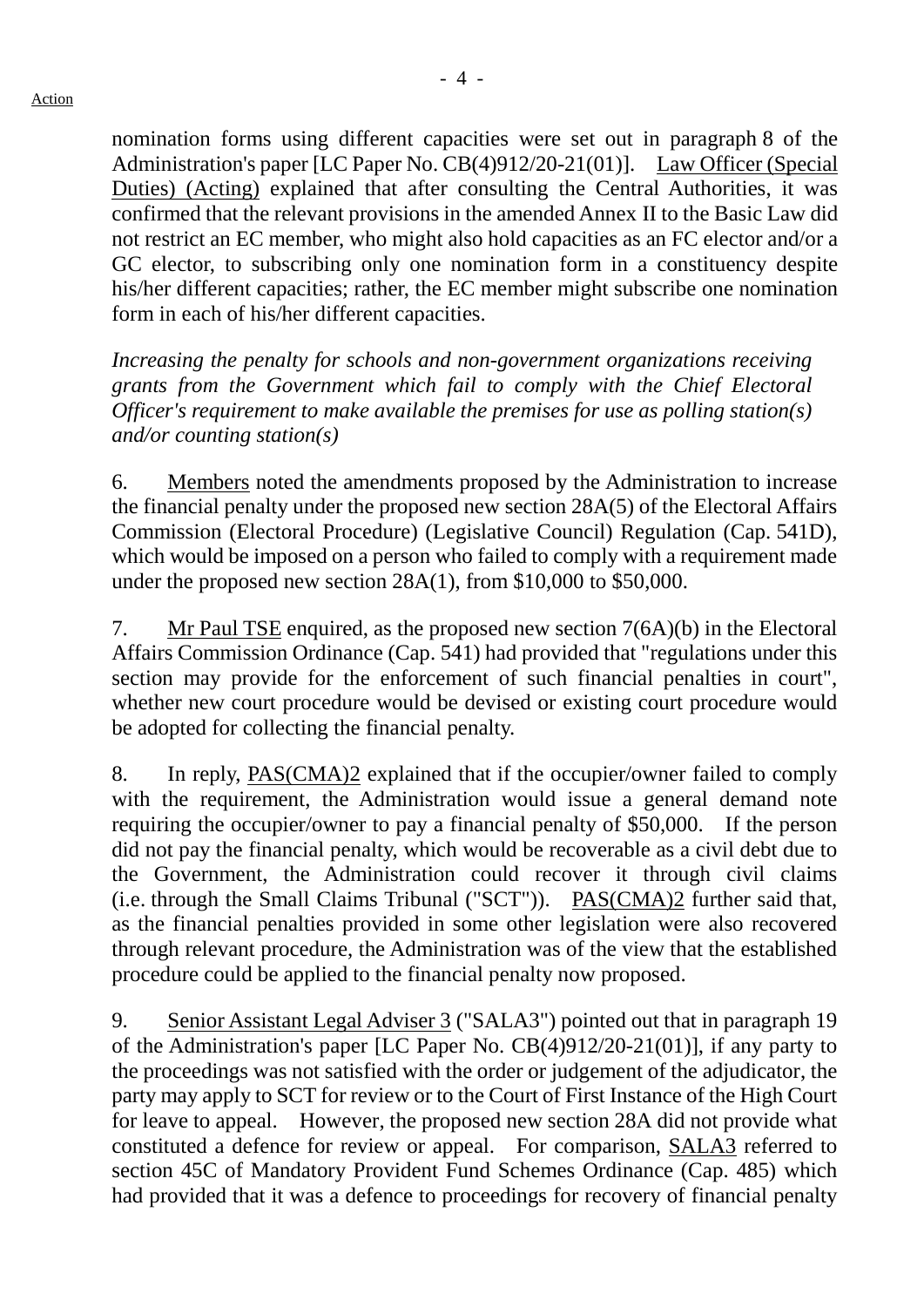that it was not reasonably practicable to perform the duty, or to comply with the requirement or standard, to which the proceedings relate.

10. In response to SALA3's enquiry, Senior Assistant Law Draftsman, Department of Justice ("SALD/DoJ") replied it was the policy intent that the financial penalty would be imposed by statute once the requirement was not complied with and the review or appeal against its imposition would be based on whether the non-compliance was substantiated or not. SALD/DoJ also referred to the discussion in the Administration's paper that the Registration and Electoral Office would continue to communicate with the occupiers/owners of the target premises in the first instance with a view to obtaining consent to use the premises as a polling and/or counting station before considering the option of recovering the financial penalty.

11. Mr Paul TSE said that as the Administration would treat the payment as a civil debt instead of a usual fine, and it was notoriously difficult to recover debts due to the Government, he was concerned that the outstanding financial penalty not being paid would just become another default case. He suggested that the relevant court procedures and courts' jurisdiction should be specified more clearly and, where appropriate, relevant subsidiary legislation should be made or amended to ensure effective collection and recovery of financial penalty and defaults by the enforcement agencies. In response, PAS(CMA)2 undertook to see whether there was room for improvement in executing the financial penalty after implementation.

12. The Chairman directed that the next meeting would be held on Monday, 3 May 2021, to discuss another batch of draft amendments to the Bill to be proposed by the Administration. Members would be informed of the meeting time in due course.

(*Post-meeting note:* Members were informed vide LC Paper No. CB(4)923/20-21 that the next meeting would be held on 3 May 2021 from 2:30 pm to 6:30 pm.)

#### **II. Any other business**

13. There being no other business, the meeting ended at 12:42 pm.

Council Business Division 4 Legislative Council Secretariat 4 October 2021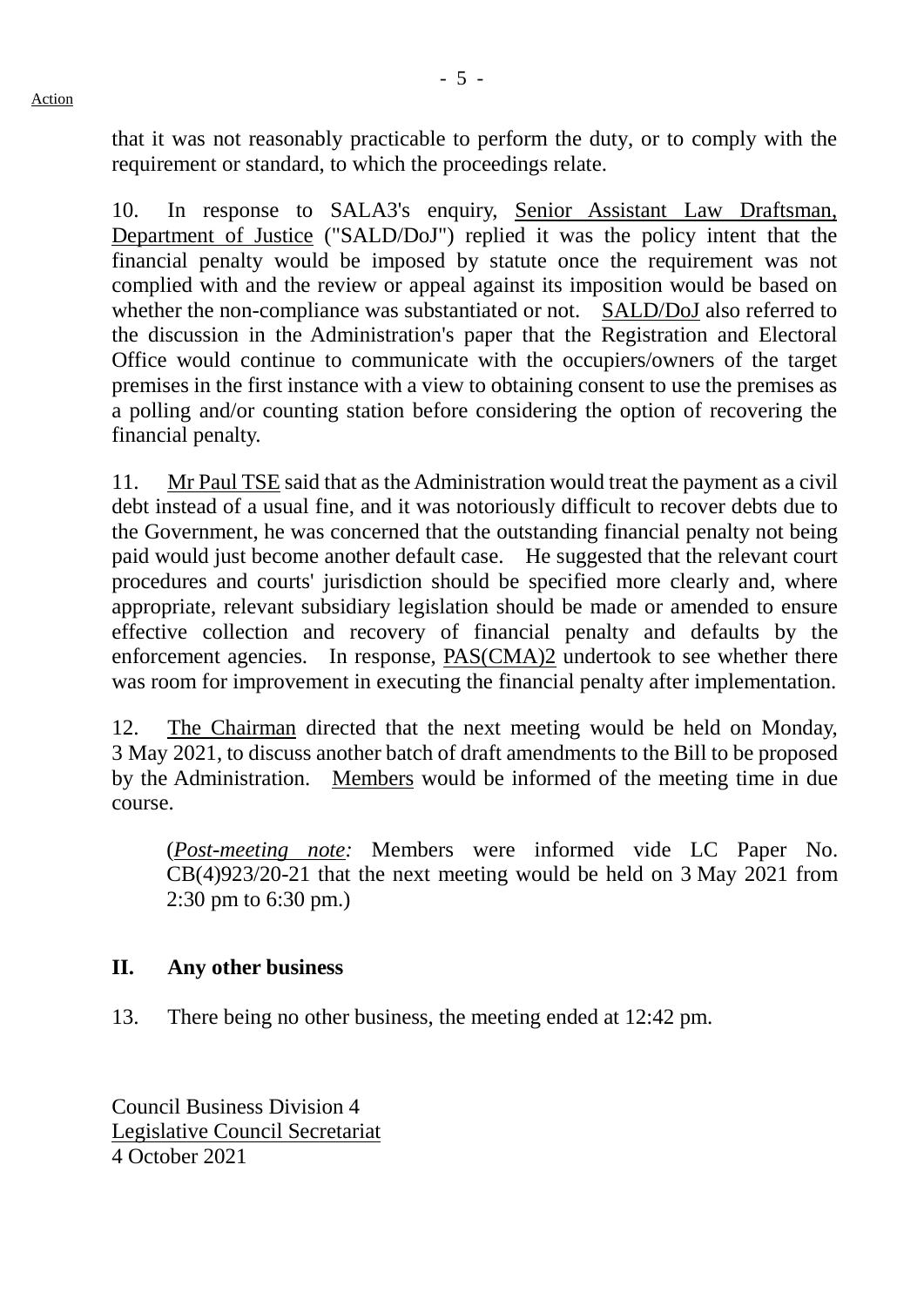# **Proceedings of the eleventh meeting of the Bills Committee on Improving Electoral System (Consolidated Amendments) Bill 2021 on Friday, 30 April 2021, at 9:00 am in Conference Room 1 of the Legislative Council Complex**

| <b>Time</b><br><b>Marker</b> | Speaker(s)                                                                                                                                                       | Subject(s)                                                                                                                                                                                                                                                                                                                                                                                                                                                                                                                                   | <b>Action</b><br>required |
|------------------------------|------------------------------------------------------------------------------------------------------------------------------------------------------------------|----------------------------------------------------------------------------------------------------------------------------------------------------------------------------------------------------------------------------------------------------------------------------------------------------------------------------------------------------------------------------------------------------------------------------------------------------------------------------------------------------------------------------------------------|---------------------------|
| $000358 -$<br>000655         | Chairman<br>Senior Assistant Legal<br>Adviser ("SALA")                                                                                                           | <b>Opening remarks</b>                                                                                                                                                                                                                                                                                                                                                                                                                                                                                                                       |                           |
| $000656 -$<br>002545         | Chairman<br>Mr WONG Kwok-kin<br>Mr MA Fung-kwok<br>Ms Alice MAK<br>Ir Dr LO Wai-kwok<br>Dr Priscilla LEUNG<br>Mr Tommy CHEUNG<br>Mrs Regina IP<br>Administration | Examination of the draft amendments to the<br><b>Electoral</b><br><b>Improving</b><br>(Consolidated<br><b>System</b><br><b>Amendments</b> )<br><b>Bill</b><br>2021<br>proposed<br>by<br>the<br><b>Administration</b><br>Proposed amendments in respect of the Legislative<br>Council Ordinance (Cap. 542) and the Chief Executive<br>Election Ordinance (Cap. 569)<br>Discussion<br>on the Administration's<br>proposed<br>$\frac{1}{2}$<br>amendments relating to the composition of the<br>Candidate Eligibility Review Committee ("CERC") |                           |
| $002546 -$<br>004439         | Chairman<br>Mr MA Fung-kwok<br>Dr Priscilla LEUNG<br>Ir Dr LO Wai-kwok<br>Administration                                                                         | Proposed amendments in respect of the Electoral Affairs<br>Commission (Electoral Procedure) (Legislative Council)<br>Regulation (Cap. 541D),<br>Electoral<br>Affairs<br>the<br>Commission (Electoral Procedure) (Election Committee)<br>Regulation (Cap. 541I), Cap. 542 and Cap. 569<br>Discussion on the proposed amendments relating to<br>$\blacksquare$<br>the division of labour between CERC and Returning<br>Officer and the duties of CERC                                                                                          |                           |
| $004440 -$<br>005941         | Chairman<br>Dr Priscilla LEUNG<br>Mrs Regina IP<br>Mr WONG Kwok-kin<br><b>SALA</b><br>Mr Tommy CHEUNG<br>Administration                                          | Proposed amendments in respect of the Legislative<br>Council<br>(Subscribers)<br>and Election<br>Deposit<br>for<br>Nomination) Regulation (Cap. 542C)<br>Discussion<br>on the Administration's<br>proposed<br>$\frac{1}{2}$<br>amendments relating to the arrangements for each<br>Election Committee ("EC") member to subscribe<br>nomination forms using different capacities                                                                                                                                                              |                           |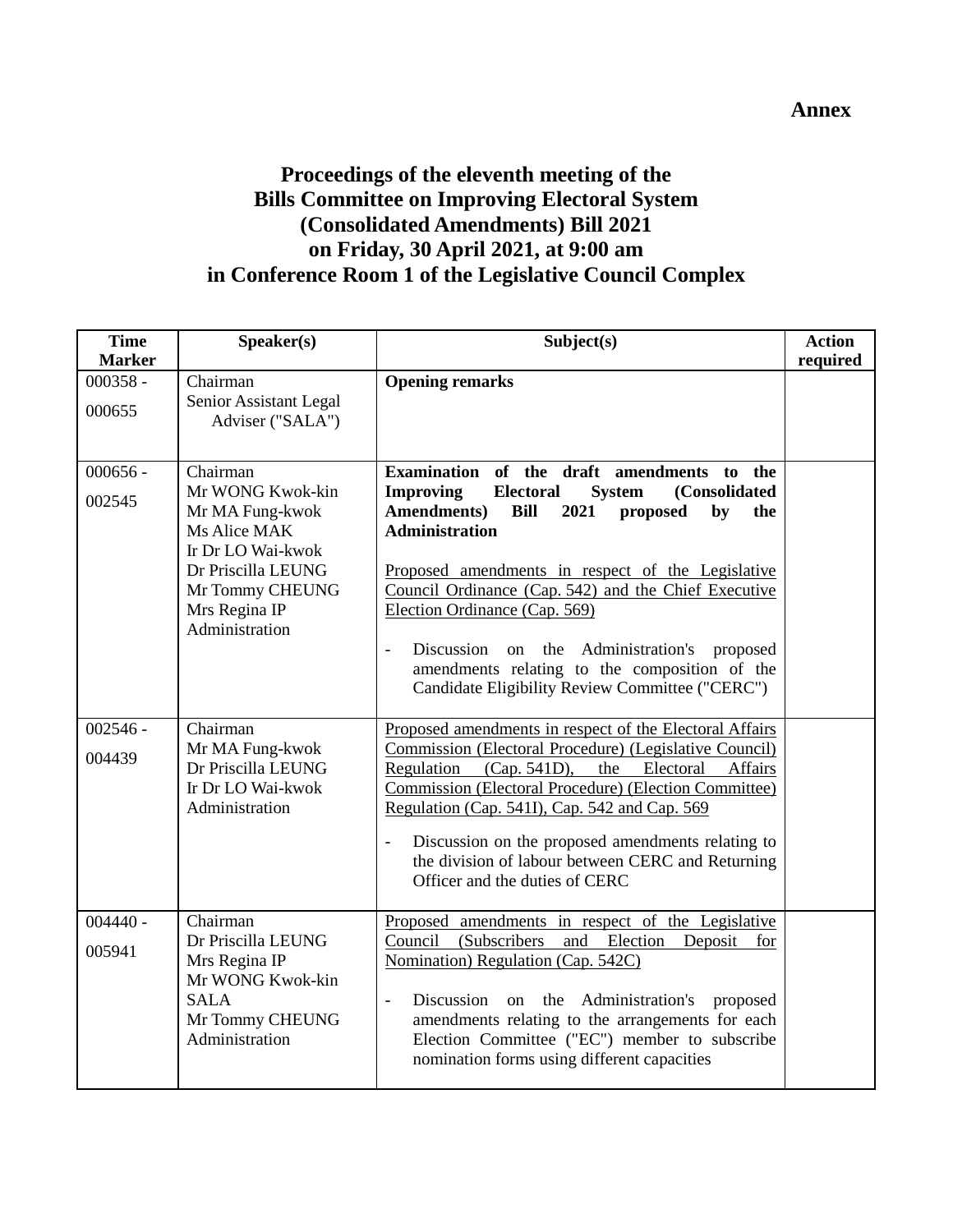| <b>Time</b><br><b>Marker</b> | Speaker(s)                                                      | Subject(s)                                                                                                                                                                                                                                                                                                                                                                                                                                                                                                                                                                                                                                                                                                                             | <b>Action</b><br>required |
|------------------------------|-----------------------------------------------------------------|----------------------------------------------------------------------------------------------------------------------------------------------------------------------------------------------------------------------------------------------------------------------------------------------------------------------------------------------------------------------------------------------------------------------------------------------------------------------------------------------------------------------------------------------------------------------------------------------------------------------------------------------------------------------------------------------------------------------------------------|---------------------------|
| $005942 -$                   | Chairman                                                        | Proposed amendments in respect of Cap. 542 and the                                                                                                                                                                                                                                                                                                                                                                                                                                                                                                                                                                                                                                                                                     |                           |
|                              | Mr Tommy CHEUNG                                                 | Maximum Amount of Election Expenses (Legislative                                                                                                                                                                                                                                                                                                                                                                                                                                                                                                                                                                                                                                                                                       |                           |
| 011032                       | Administration                                                  | Council Election) Regulation (Cap. 554D)                                                                                                                                                                                                                                                                                                                                                                                                                                                                                                                                                                                                                                                                                               |                           |
|                              |                                                                 | Discussion on the proposed inclusion of the Catering<br>Functional Constituency ("FC") as one of the FCs<br>with priority in voter registration ("VR")                                                                                                                                                                                                                                                                                                                                                                                                                                                                                                                                                                                 |                           |
| $011033 -$                   | Chairman                                                        | Proposed amendments in respect of the Electoral Affairs                                                                                                                                                                                                                                                                                                                                                                                                                                                                                                                                                                                                                                                                                |                           |
| 015526                       | Deputy Chairman<br>Administration                               | Commission (Registration of Electors) (Legislative<br>Council Geographical Constituencies) (District Council<br>Constituencies) Regulation (Cap. 541A), the Electoral<br>Affairs Commission (Registration) (Electors<br>for<br>Legislative Council Functional Constituencies) (Voters<br>for Election Committee Subsectors) (Members of<br>Election Committee) Regulation (Cap. 541B), Cap. 541I,<br>Cap. 542, the Registration of Electors (Appeals)<br>Regulation (Cap. 542B), Cap. 569 and the Election<br>Committee (Registration)<br>(Voters)<br>for Subsectors)<br>(Members of Election Committee) (Appeals) Regulation<br>(Cap. 569B)<br>Discussion on the proposed revisions to the<br>$\qquad \qquad -$<br>arrangements of VR |                           |
|                              |                                                                 |                                                                                                                                                                                                                                                                                                                                                                                                                                                                                                                                                                                                                                                                                                                                        |                           |
| $015527 -$                   |                                                                 | <b>Break</b>                                                                                                                                                                                                                                                                                                                                                                                                                                                                                                                                                                                                                                                                                                                           |                           |
| 020854                       |                                                                 |                                                                                                                                                                                                                                                                                                                                                                                                                                                                                                                                                                                                                                                                                                                                        |                           |
| $020855 -$                   | Deputy Chairman                                                 | Proposed amendments in respect of Cap. 541D                                                                                                                                                                                                                                                                                                                                                                                                                                                                                                                                                                                                                                                                                            |                           |
| 022253                       | Chairman<br>Administration                                      | Discussion on the Administration's proposal of<br>enhancing the polling and counting arrangements in<br>the central polling station for the LegCo EC<br>constituency                                                                                                                                                                                                                                                                                                                                                                                                                                                                                                                                                                   |                           |
| $022254 -$                   | Chairman                                                        | Proposed amendments in respect of the Electoral Affairs                                                                                                                                                                                                                                                                                                                                                                                                                                                                                                                                                                                                                                                                                |                           |
| 023522                       | Mr Paul TSE<br><b>SALA</b><br>Deputy Chairman<br>Administration | Commission Ordinance (Cap. 541), Cap. 541D, the<br>Electoral Affairs Commission (Electoral Procedure)<br>(District Councils) Regulation (Cap. 541F) and Cap. 541I<br>Discussion on the Administration's proposal of<br>$\overline{\phantom{a}}$<br>increasing the proposed financial penalty of \$10,000<br>under the proposed new section 28A(5) of Cap. 541D<br>(and similar provisions in Caps. 541F and 541I) to<br>\$50,000 to enhance the deterrent effect of the penalty                                                                                                                                                                                                                                                        |                           |